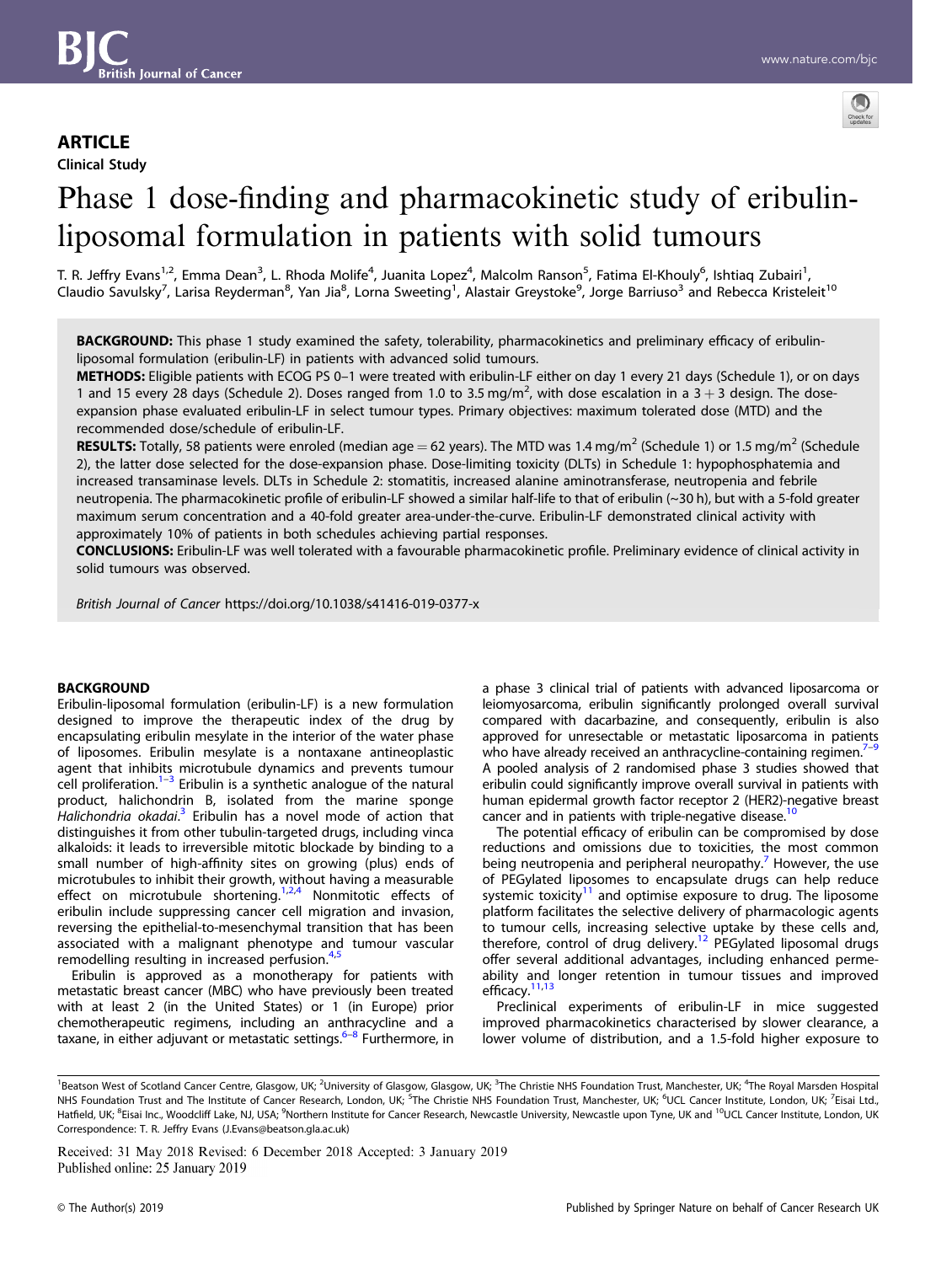$\overline{2}$ 

free eribulin compared with eribulin mesylate.<sup>[14](#page-7-0),[15](#page-7-0)</sup> Eribulin-LF has also demonstrated improved antitumour activity in a human pharynx squamous cell carcinoma xenograft model compared with eribulin mesylate.<sup>[14](#page-7-0)</sup>

# **OBJECTIVES**

This phase 1 first-in-human trial aimed to identify the maximum tolerated dose (MTD), recommended phase 2 dose and schedule, and to assess the safety, tolerability, pharmacokinetic and preliminary efficacy of eribulin-LF in patients with advanced or metastatic solid tumours, including breast, ovarian or endometrial cancers.

# METHODS

### Study design

This phase 1, open-label, multicenter study comprised a doseescalation phase and a dose-expansion phase. The dose-escalation phase consisted of a  $3 + 3$  design with 2 schedules: In Schedule 1, eribulin-LF was administered as a 60-min intravenous (IV) infusion on day 1 of a 21-day cycle and in Schedule 2, eribulin-LF was administered as a 60-min IV infusion on day 1 and day 15 of a 28-day cycle. These schedules were chosen in anticipation of a longer elimination half-life with eribulin-LF compared with eribulin, which is administered on day 1 and 8 of a 28-day cycle. The MTD was defined as the highest dose level at which ≤1 of 6 patients experienced a dose-limiting toxicity (DLT).

The dose-expansion phase confirmed safety and tolerability of the MTD defined in the dose-escalation part of the study and preliminarily assessed clinical activity of eribulin-LF in patients with endometrial, ovarian or HER2-negative breast cancer. Study treatment continued until disease progression, unacceptable toxicity or withdrawal of patient consent.

A clinical dose of eribulin mesylate  $1.4 \,\mathrm{mg/m^2}$  is equivalent to 1.23 mg/ $m^2$  of eribulin expressed as free base. Therefore, eribulin administered on day 1 and day 8 of a 21-day cycle is equivalent to 2.46 mg/ $m^2$  total dose per cycle. The starting dose selected for this study was 1.0 mg/m<sup>2</sup>, which represents a 60% reduction in the approved eribulin dose administered per cycle  $(2.46 \text{ mg/m}^2)$ . Dose increments of 0.5 mg/m<sup>2</sup> were planned to reach  $3.5$  mg/m<sup>2</sup>. .

Inclusion and exclusion criteria. Patients aged ≥ 18 years with histologically or cytologically proven advanced solid tumours refractory to standard therapies were enroled. In the doseexpansion phase, the following tumours were permitted: endometrial cancer after failure of prior chemotherapy for recurrent, metastatic or high-risk disease; ovarian cancer after failure of prior chemotherapy or intolerance of platinum agents (including patients with platinum-sensitive and platinum-refractory disease); and breast cancer (HER2-negative subtype) after failure of previous standard (anthracycline and taxane) chemotherapy treatments. Patients were required to have had ≥1 measurable lesion based on Response Evaluation Criteria In Solid Tumours (RECIST) version (v) 1.1 (dose-expansion phase), an Eastern Cooperative Oncology Group performance status ≤ 1, and adequate liver, renal and bone marrow function.

Key exclusion criteria included patients having had any anticancer therapy within 21 days prior to study entry for cytotoxic agents and targeted agents, or within 30 days for an investigational agent, patients with pre-existing peripheral neuropathy of National Cancer Institute Common Terminology Criteria for Adverse Events (CTCAE) grade > 1, patients who had previously been treated with eribulin, and patients who had not recovered (to grade < 2) from acute toxicities associated with prior anticancer therapy or had received radiation therapy encompassing > 30% of the bone marrow.

Dose escalation and reduction. Dose escalation of eribulin-LF was based on safety and tolerability during the first treatment cycle. Severe toxicities (defined and graded as CTCAE version 4.03, grade ≥ 3) during later treatment cycles were also considered. DLTs were defined as any of the following: neutropenia grade 4 lasting > 5 days; neutropenia grade 3 or 4 complicated by fever and/or infection (absolute neutrophil count [ANC] <  $1.0 \times 10^9$ /L, fever  $\geq 38.5$  °C); grade 4 thrombocytopenia of any duration; grade 3 thrombocytopenia complicated by bleeding and/or requiring platelet or blood transfusion; grade 3 or 4 hypersensitivity reactions, symptomatic bronchospasm requiring parenteral medication(s) with or without urticaria or allergy-related oedema/angioedema and other grade 3/4 clinically significant nonhematologic toxicities (except for inadequately treated nausea and/or vomiting) considered related to the study drug, including peripheral neuropathy. During the dose-expansion phase, pre-specified dose interruptions and dose reductions based on prior data from eribulin studies were permitted if eribulin-LF-related toxicity occurred (see Supplementary Table 1).

Safety analyses. Safety assessments included monitoring and recording all adverse events (AEs) and serious AEs (SAEs). Patients underwent monitoring of haematology, blood chemistry, urine values, vital signs, electrocardiograms (at screening, baseline, day 1 and day 15 of each cycle and within 30 days after the last dose of study treatment) and physical examinations (at screening, baseline, day 1 and day 15 of cycle 1, day 1 of each subsequent treatment cycle and within 30 days after the last dose of study treatment). Hypersensitivity reactions were considered events of special interest.

Pharmacokinetic analyses. Blood samples for pharmacokinetic analyses were collected during cycle 1 and cycle 3 in the doseescalation phase and cycle 1 in the dose-expansion phase. For patients receiving eribulin-LF in Schedule 1, blood samples were collected on day 1 at predose, 15 min after the start of infusion, 5 min after the end of infusion, 0.5, 1, 2, 4, 6, 8 and 24 h postdose, and on days 4, 7, 9 and 11. For patients receiving eribulin-LF in Schedule 2, blood samples were collected on day 1 and day 15 at predose, 15 min after the start of infusion, 5 min after the end of infusion, 0.5, 1, 2, 4, 6, 8 and 24 h postdose, and on days 4, 7, 9 and 11.

Urine samples for pharmacokinetic analyses were collected in the dose-escalation cohort during cycle 1 and cycle 3. For patients receiving eribulin-LF according to Schedule 1, urine samples were collected predose, and at 0−24 h (day 1), 24−48 h (day 2), 48−72 h (day 3) and 72−96 h (day 4). For patients receiving eribulin-LF according to Schedule 2, urine samples were collected predose, and at 0−24 h (day 1/day 15), 24−48 h (day 2/day 16), 48−72 h (day 3/day 17) and 72−96 h (day 4/day 18).

Eribulin plasma concentrations were quantified by liquid chromatography with tandem mass spectrometry methodology using a previously validated assay.<sup>16</sup> Eribulin concentrations refer to total eribulin.

Efficacy analyses. Tumours were imaged using computed tomography or magnetic resonance imaging, and assessed according to RECIST v1.1<sup>17</sup> by study site investigators. In accordance with RECIST v1.1 recommendations, a confirmatory scan was not required, as this was a phase 1 study where safety is the primary endpoint. Imaging was performed at screening (pretreatment) and after every other cycle (i.e., every 6 weeks after cycle 1, day 1 for Schedule 1 and every 8 weeks after cycle 1, day 1 for Schedule 2). Patients who discontinued study treatment during the doseescalation phase without disease progression continued to undergo tumour assessments every 9 weeks (for Schedule 1) or every 8 weeks (Schedule 2). Patients in the dose-expansion phase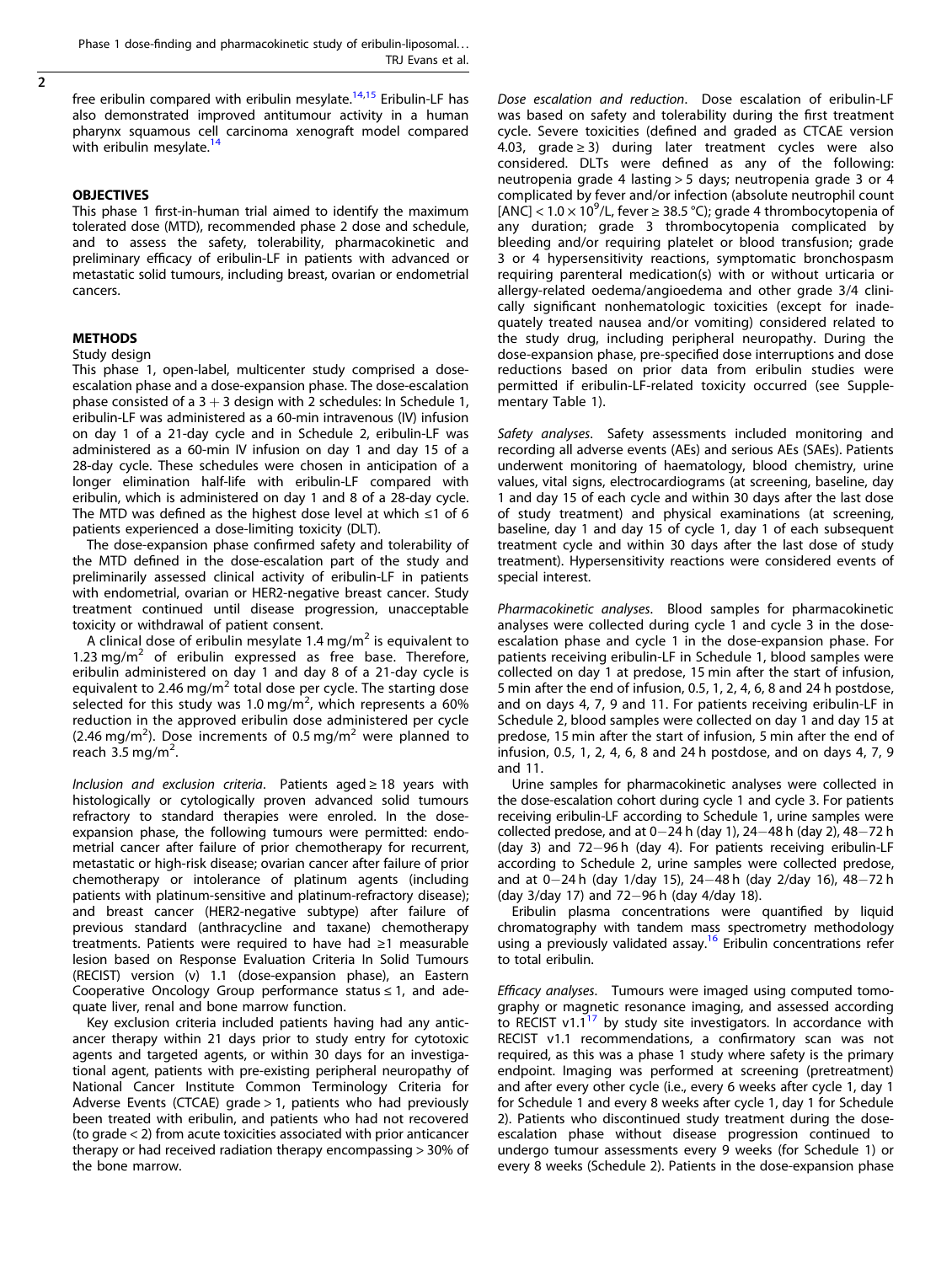| Table 1.<br>Patient demographics and disease characteristics |                          |                          |                            |  |  |  |
|--------------------------------------------------------------|--------------------------|--------------------------|----------------------------|--|--|--|
| Parameter                                                    | Schedule 1<br>$(n = 20)$ | Schedule 2<br>$(n = 38)$ | All patients<br>$(n = 58)$ |  |  |  |
| Age, years                                                   |                          |                          |                            |  |  |  |
| Median (range)                                               | $61.0(33 - 75)$          | $62.5(40-70)$            | $62.0(33 - 75)$            |  |  |  |
| Sex, n (%)                                                   |                          |                          |                            |  |  |  |
| Male                                                         | 11 (55.0)                | 9(23.7)                  | 20 (34.5)                  |  |  |  |
| Female                                                       | 9(45.0)                  | 29 (76.3)                | 38 (65.5)                  |  |  |  |
| Race, n (%)                                                  |                          |                          |                            |  |  |  |
| White                                                        | 19 (95.0)                | 36 (94.7)                | 55 (94.8)                  |  |  |  |
| <b>Black or African</b><br>American                          | 1(5.0)                   | 1(2.6)                   | 2(3.4)                     |  |  |  |
| Other                                                        | 0                        | 1(2.6)                   | 1(1.7)                     |  |  |  |
| ECOG PS, $n$ $(\%)$                                          |                          |                          |                            |  |  |  |
| 0                                                            | 4(20.0)                  | 16 (42.1)                | 20 (34.5)                  |  |  |  |
| 1                                                            | 16 (80.0)                | 22 (57.9)                | 38 (65.5)                  |  |  |  |
| Prior systemic therapies, n (%)                              |                          |                          |                            |  |  |  |
| 1                                                            | 6(30.0)                  | 4 (10.5)                 | 10 (17.2)                  |  |  |  |
| 2                                                            | 9(45.0)                  | 7(18.4)                  | 16 (27.6)                  |  |  |  |
| 3                                                            | 3(15.0)                  | 12 (31.6)                | 15 (25.9)                  |  |  |  |
| $\overline{\mathbf{4}}$                                      | 1(5.0)                   | 4 (10.5)                 | 5(8.6)                     |  |  |  |
| $5 - 14$                                                     | 1(5.0)                   | 11 (28.9)                | 12 (20.7)                  |  |  |  |
| Tumour type, n (%)                                           |                          |                          |                            |  |  |  |
| <b>Breast</b>                                                | 1(5.0)                   | 9(23.7)                  | 10 (17.2)                  |  |  |  |
| Cholangiocarcinoma                                           | 2(10.0)                  | 0                        | 2(3.4)                     |  |  |  |
| Colorectal <sup>a</sup>                                      | 2(10.0)                  | 9(23.7)                  | 11 (19.0)                  |  |  |  |
| Endometrial                                                  | 1(5.0)                   | 6(15.8)                  | 7(12.1)                    |  |  |  |
| Gall bladder                                                 | 2(10.0)                  | 0                        | 2(3.4)                     |  |  |  |
| <b>NSCLC</b>                                                 | 1(5.0)                   | 2(5.3)                   | 3(5.2)                     |  |  |  |
| Ovarian                                                      | 0                        | 10(26.3)                 | 10 (17.2)                  |  |  |  |
| Pancreatic                                                   | 2(10.0)                  | 1(2.6)                   | 3(5.2)                     |  |  |  |
| Pleural<br>mesothelioma                                      | 3(15.0)                  | 0                        | 3(5.2)                     |  |  |  |
| Uterine cervix                                               | 3(15.0)                  | 0                        | 3(5.2)                     |  |  |  |
| Other <sup>b</sup>                                           | 3(15.0)                  | 1(2.6)                   | 4(6.9)                     |  |  |  |

alncludes colon, rectum and large intestine (excludes appendix)

<sup>b</sup>Includes adrenal glands, duodenal, oesophageal and laryngeal cancers. ECOG PS Eastern Cooperative Oncology Group performance score, NSCLC non–small-cell lung cancer

who discontinued study treatment without disease progression had tumour assessments every 8 weeks. Disease-control rate is defined as the proportion of patients who achieved a best overall response of complete response or partial response or stable disease (SD). In order for SD to be deemed the best overall response, it must occur ≥ 5 weeks (or ≥7 weeks for Schedule 2) following the first dose of study drug.

### STATISTICAL ANALYSIS

Safety and efficacy analyses were based on the safety analysis set, which included all patients who received ≥1 dose of study drug and had ≥1 postdose safety assessment. Pharmacokinetic analyses were based on the pharmacokinetic analysis set, which included all patients with sufficient pharmacokinetic data to derive  $\geq 1$ parameter. The dose-finding analysis set included all patients in the dose-escalation phase of the study who completed cycle 1 treatment and were evaluable for DLTs, as well as those who discontinued during cycle 1 due to DLTs. Actual dose intensity is Phase 1 dose-finding and pharmacokinetic study of eribulin-liposomal... TRJ Evans et al.

| escalation phase        |                       |                | <b>Table 2.</b> Dose-limiting toxicities among patients <sup>a</sup> in the dose-                                                                                                                                          |
|-------------------------|-----------------------|----------------|----------------------------------------------------------------------------------------------------------------------------------------------------------------------------------------------------------------------------|
| Schedule,<br>Patient, n | Eribulin-LF<br>dose   | Patient, n DLT |                                                                                                                                                                                                                            |
| 1(18)                   | 1.5 mg/m <sup>2</sup> | 1              | Grade 4<br>hypophosphatemia                                                                                                                                                                                                |
|                         |                       |                | Grade 4 increased ALT/AST                                                                                                                                                                                                  |
| 2(12)                   | 1.5 mg/m <sup>2</sup> |                | Grade 4 febrile<br>neutropenia                                                                                                                                                                                             |
| Grade 3 stomatitis      |                       |                |                                                                                                                                                                                                                            |
|                         | 2.0 mg/m <sup>2</sup> |                | Grade 3 increased ALT                                                                                                                                                                                                      |
|                         |                       |                | Grade 4 neutropenia                                                                                                                                                                                                        |
|                         |                       |                | <sup>a</sup> Determination of the MTD was based on the dose-finding analysis set,<br>which included all patients in the dose-escalation part who completed<br>cycle 1 treatment and were evaluated for DLTs, and those who |

cycle 1 treatment and were evaluated for DLTs, and those who discontinued cycle 1 during the DLT. Of the 35 patients treated in the dose-escalation phase, 30 were evaluable for DLTs ( $n = 18$  in Schedule 1 and  $n = 12$  in Schedule 2) ALT alanine aminotransferase, DLT dose-limiting toxicity, LF liposomal

formulation, MTD maximum tolerated dose

defined as: total dose received over all treatment cycles  $(mg/m<sup>2</sup>)$ / (duration of treatments in days/7).

Descriptive summary statistics (mean, standard deviation (SD), median, minimum and maximum) were determined for all continuous data (e.g., clinical laboratory test results, vital signs measurements and changes from baseline), and the number and percentage of patients were determined for all categorical data (e.g., baseline patient demographics and clinical characteristics). The number and percentage of patients reporting treatment emergent adverse events (TEAEs) were summarised by both CTCAE grade and relationship to study drug. Efficacy parameters were summarised separately for patients in the expanded cohorts for each tumour type. Eribulin pharmacokinetic parameters were derived from plasma concentrations by noncompartmental analysis using actual times. Statistical analyses were performed using SAS, v 9.3 (Cary, NC).

# RESULTS

Patient disposition and demographics

The study was conducted between 11 December 2012 and 16 May 2016 at four sites in the United Kingdom. A total of 71 patients were screened, 58 of whom received treatment (Supplementary Figure 1): 20 patients in Schedule 1 and 38 patients in Schedule 2. Baseline demographics are shown in Table 1. Among 20 patients who received eribulin-LF according to Schedule 1, the majority were male (11 patients; 55.0%) and the median age was 61.0 years. The most common cancer types were pleural mesothelioma and uterine cervix cancer (15.0% each). Among the 38 patients who received eribulin-LF according to Schedule 2, most were female (29 patients; 76.3%), the median age was 62.5 years, and the most common cancer types were sites of primary lesion were ovarian (26.3%), breast (23.7%), and colorectal cancers (23.7%). Schedule 1 included patients with more diverse tumour types, whereas Schedule 2 included patients with specific tumour types (endometrial, ovarian and breast cancers) for the expansion part of the study. Overall, the majority of patients (>65%) had either colorectal ( $n = 11$ ), breast ( $n = 10$ ), ovarian ( $n = 10$ ) or endometrial  $(n = 7)$  cancers.

Maximum tolerated dose. DLTs in the dose-escalation phase are summarised in Table 2. For Schedule 1, the MTD for eribulin-LF was determined to be 1.4 mg/m<sup>2</sup> on day 1 every 21 days. At the

3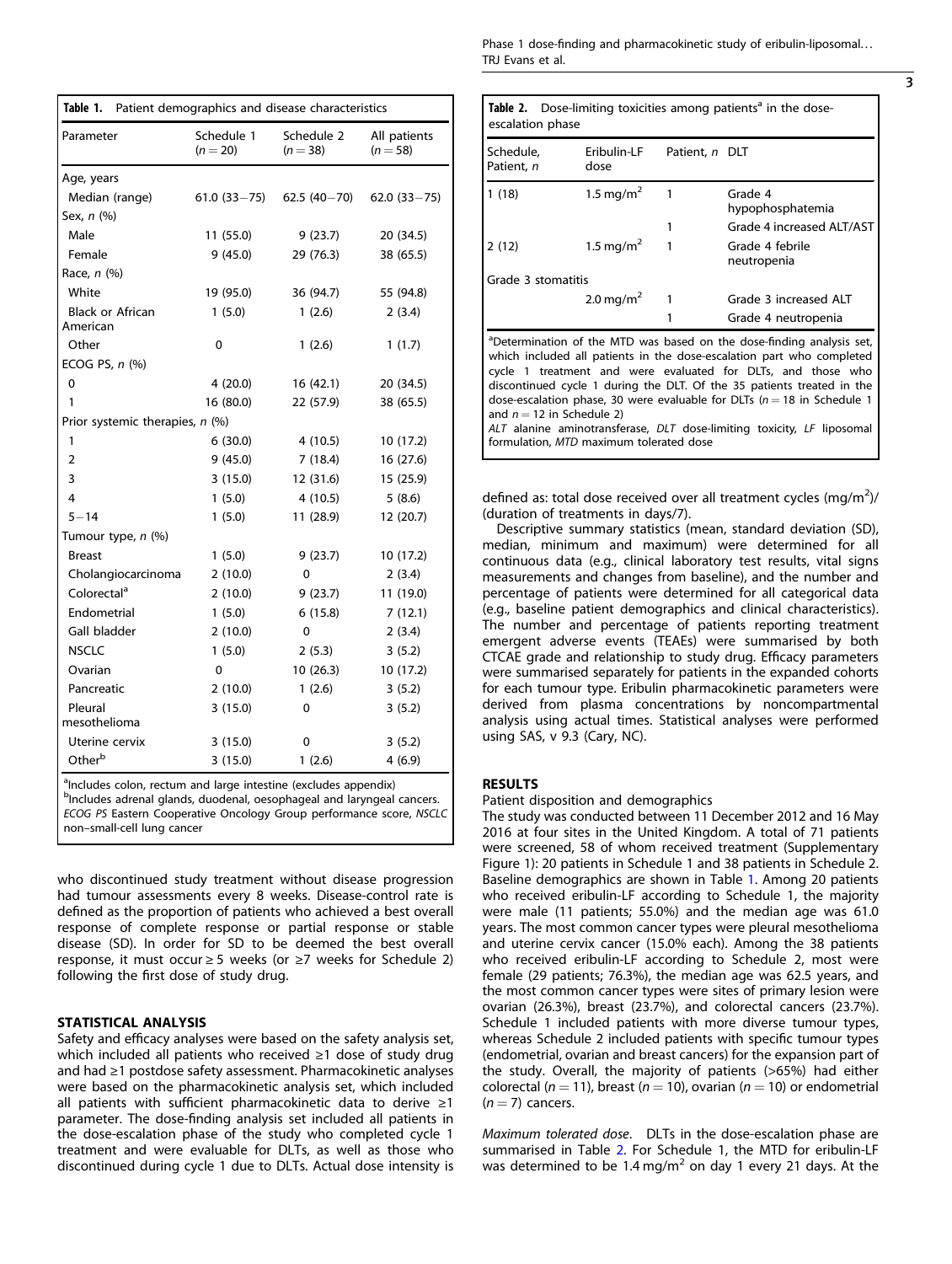Phase 1 dose-finding and pharmacokinetic study of eribulin-liposomal... TRJ Evans et al.

4

1.5 mg/m<sup>2</sup> dose in Schedule 1, 2 patients had DLTs (grade 4 hypophosphatemia  $[n = 1]$ , grade 4 increased alanine aminotransferase/aspartate aminotransferase levels [ALT/AST;  $n = 1$ ]). An additional 3 patients were evaluated at a dose of 1.0 mg/m<sup>2</sup>, none of whom experienced a DLT. Therefore, an intermediate dose of 1.4 mg/m<sup>2</sup> eribulin-LF in Schedule 1 was evaluated in 6 patients, with none experiencing a DLT. For Schedule 2, the MTD was determined to be 1.5 mg/m<sup>2</sup> on day 1 and day 15 of a 28-day cycle, with 2 DLTs reported at that dose in 1 patient (grade 4 febrile neutropenia and grade 3 stomatitis). At the 2 mg/m<sup>2</sup> dose, 3 patients were treated and 2 had DLTs (grade 3 increased ALT  $[n = 1]$  and grade 4 neutropenia  $[n = 1]$ ).

Exposure. The median (range) number of cycles was 3 (1–26) for Schedule 1 and 2 (1–12) for Schedule 2. Of the 58 patients who received treatment, 43 (74.1%) discontinued due to objective disease progression, 9 (15.5%) due to clinical disease progression, 3 (5.2%) due to patient choice, 1 (1.7%) due to toxicity, 1 (1.7%) due to AEs, and 1 (1.7%) due to death >30 days after the last dose of study treatment. The duration of treatment is summarised in Supplementary Figure 2; the median durations of treatment were similar for Schedule 1 and Schedule 2 (9 and 8 weeks, respectively).

Due to dosing frequency, the dose intensity differed between Schedules 1 and 2 at their respective MTDs. The planned dose intensity in Schedule 2 was 60% higher than in Schedule 1 (0.75 vs. 0.47 mg/m<sup>2</sup>/week). At the MTD dose of 1.4 mg/m<sup>2</sup> for Schedule 1, the mean actual dose intensity (defined as total dose  $[mg/m^2]$ received/[duration of treatment in days/7]) was 0.5 mg/m<sup>2</sup>/week per patient, with a mean relative dose intensity (defined as actual dose intensity/planned dose intensity) of 1.0 (SD = 0.05). For the Schedule 2 MTD of 1.5 mg/m<sup>2</sup> (including both dose-escalation and dose-expansion patients,  $n = 32$ ), the actual dose intensity was 0.6 mg/m<sup>2</sup>/week per patient, with a mean relative dose intensity of 0.7 ( $SD = 0.19$ ).

More patients in Schedule 2 had TEAEs leading to dose interruption than patients in Schedule 1 (60.5% vs. 25.0%). There was a similar rate of dose reduction due to TEAEs in Schedules 1 and 2 (5.0% vs. 7.9%). Overall, 5 patients (8.6%) experienced TEAEs that led to study-drug withdrawal (Supplementary Table 2). The incidence of treatment-related TEAEs leading to study-drug dose reduction was similar between Schedules 1 and 2 (5.0% vs. 5.3%); the most common reasons were nonhematological toxicities (ALT level increase/hypophosphatemia). Treatment-related TEAEs leading to study-drug dose interruption were more frequent with Schedule 2 than with Schedule 1 (50% vs. 20%), with neutropenia being the most frequent cause of drug interruption in Schedule 2 (14 patients; 36.8%).

Safety. Overall, 89.7% of TEAEs were considered treatment related; this was reported in 18 (90%) patients receiving Schedule 1 and 34 (89.5%) patients receiving Schedule 2 (Supplementary Table 2). Overall, SAEs were reported in 41.4% of patients and TEAEs of grade  $\geq$  3 were reported in 48.2% of patients (60% and 42.1% for Schedules 1 and 2, respectively).

The most frequent TEAEs with Schedule 1 were alopecia (50.0%), decreased appetite (50.0%), constipation (40.0%), and diarrhoea (40.0%); and the most frequent TEAEs with Schedule 2 were neutropenia (42.1%), nausea (42.1%), fatigue (34.2%) and alopecia (34.2%). Overall, the most common grade 3/4 TEAEs were neutropenia (17.2%), hypophosphatemia (6.9%) and musculoske-letal chest pain (5.2%) (Table [3](#page-4-0)). More grade 3/4 events occurred in Schedule 1 compared with Schedule 2 (60.0% vs. 42.1%, respectively). However, the overall incidence of grade 3/4 neutropenia was higher in Schedule 2 compared with Schedule 1 (21.1% vs. 10.0%, respectively). A total of 3 (5.2%) patients experienced grade 3 hypophosphatemia, and 1 (1.7%) patient had grade 4 hypophosphatemia.

No deaths were reported during the study or within 30 days of the last dose of study drug. The most frequently reported SAEs were pyrexia (7 patients; 12.1%) and neutropenia (4 patients; 6.9%). Six patients each treated in Schedule 1 (30%) and in Schedule 2 (15.8%) had a treatment-related SAE. The most common treatment-related SAEs were neutropenia (6.9%), febrile neutropenia/neutropenic sepsis (5 individual patients; 8.6%) and pyrexia (3.4%) (Supplementary Table 3).

Overall, AEs of special interest were reported in 84.5% of patients, the most common being asthenia/fatigue (33 patients; 56.9%), alopecia (23 patients; 39.7%), neutropenia (21 patients; 36.2%) and peripheral neuropathy (narrow and broad terms: 11 patients; 19.0%; peripheral sensory neuropathy: 6 patients; 10.3%). The frequency of treatment-emergent hypersensitivity reactions was 10.0% (2 patients, both grade 2) in Schedule 1 vs. 7.9% (3 patients: 1 with grade 1 and 2 with grade 2) in Schedule 2. No  $grade \geq 3$  hypersensitivity reactions occurred.

Pharmacokinetic analyses. Eribulin plasma-concentration profiles followed single-phase elimination (Fig. [1](#page-5-0)a). Exposure to eribulin-LF was dose dependent and independent of schedule (Figure [1](#page-5-0)a; Table [4](#page-5-0)). Eribulin-LF was eliminated with a mean half-life  $(t_{1/2})$  of approximately 30 h, with eribulin plasma concentrations quantifiable for up to 18 days postdose. Eribulin did not accumulate with multiple dosing. Eribulin exposure on cycle 3, day 1 was comparable with that following a single dose on cycle 1, day 1. Exposure to eribulin-LF was variable and overlapped across doses and schedules. There was no observed correlation between eribulin exposure (AUC) and the occurrence of DLTs (Fig. [1](#page-5-0)b). For example, grade 4 febrile neutropenia and grade 4 increase in transaminase levels in patients dosed with  $1.5 \,\text{mg/m}^2$  eribulin-LF were associated with the lower eribulin exposure observed.

Efficacy. Investigator-assessed tumour responses with eribulin-LF for schedules 1 and 2 are shown in Supplementary Table 4 and Supplementary Figure 3. Partial response was observed in 6 (10.3%) patients: 2 (10%) patients treated in Schedule 1 (1 at 1.4 mg/m<sup>2</sup> and 1 at 1 mg/m<sup>2</sup>) and 4 (10.5%) patients treated in Schedule 2 (3 at 1.5 mg/m<sup>2</sup> and 1 at 2.0 mg/m<sup>2</sup>). Of the 6 partial responses, 5 were in patients with breast cancer: 1 patient received Schedule 1 (1 mg/m<sup>2</sup>) and 4 patients received Schedule 2  $(2 \text{ mg/m}^2, n = 1; 1.5 \text{ mg/m}^2, n = 3)$ . For the 6 patients who achieved partial response, the duration of response ranged from 49 to 297 days (49, 57, 98, 125, 191 and 297 days). Four out of these six patients had ongoing response at the subsequent imaging assessment. Of note, these patients had received 1, 2 or 3 prior lines of anticancer therapy (2 patients each). Antitumour activity was observed at each dose level, and the overall objective response rate among all 58 patients for the dose-escalation and dose-expansion phases was 10.3%. Investigator-assessed tumour responses during the dose-expansion phase are shown in Fig. [2.](#page-6-0) The disease-control rate was 80% in patients with breast cancer, and 40.0% and 42.9% in patients with ovarian and endometrial cancers, respectively (Supplementary Table 4). The median duration of treatment was 8 weeks (range: 3–79 weeks) and was similar between Schedule 1 (9 weeks; range: 3–79 weeks) and Schedule 2 (8 weeks; range: 4–48 weeks).

# DISCUSSION

In this study, the MTD for eribulin-LF was established for each schedule (Schedule 1: 1.4 mg/m<sup>2</sup>; Schedule 2: 1.5 mg/m<sup>2</sup>). Given that Schedule 2 had both a higher MTD and a higher dose intensity, which facilitates greater drug exposure and potentially increased efficacy, it was selected for the dose-expansion phase of the study.

In this study, 5 patients (8.6%) experienced any-grade hypophosphatemia (4 patients had grade 3 and 1 patient had grade 4). The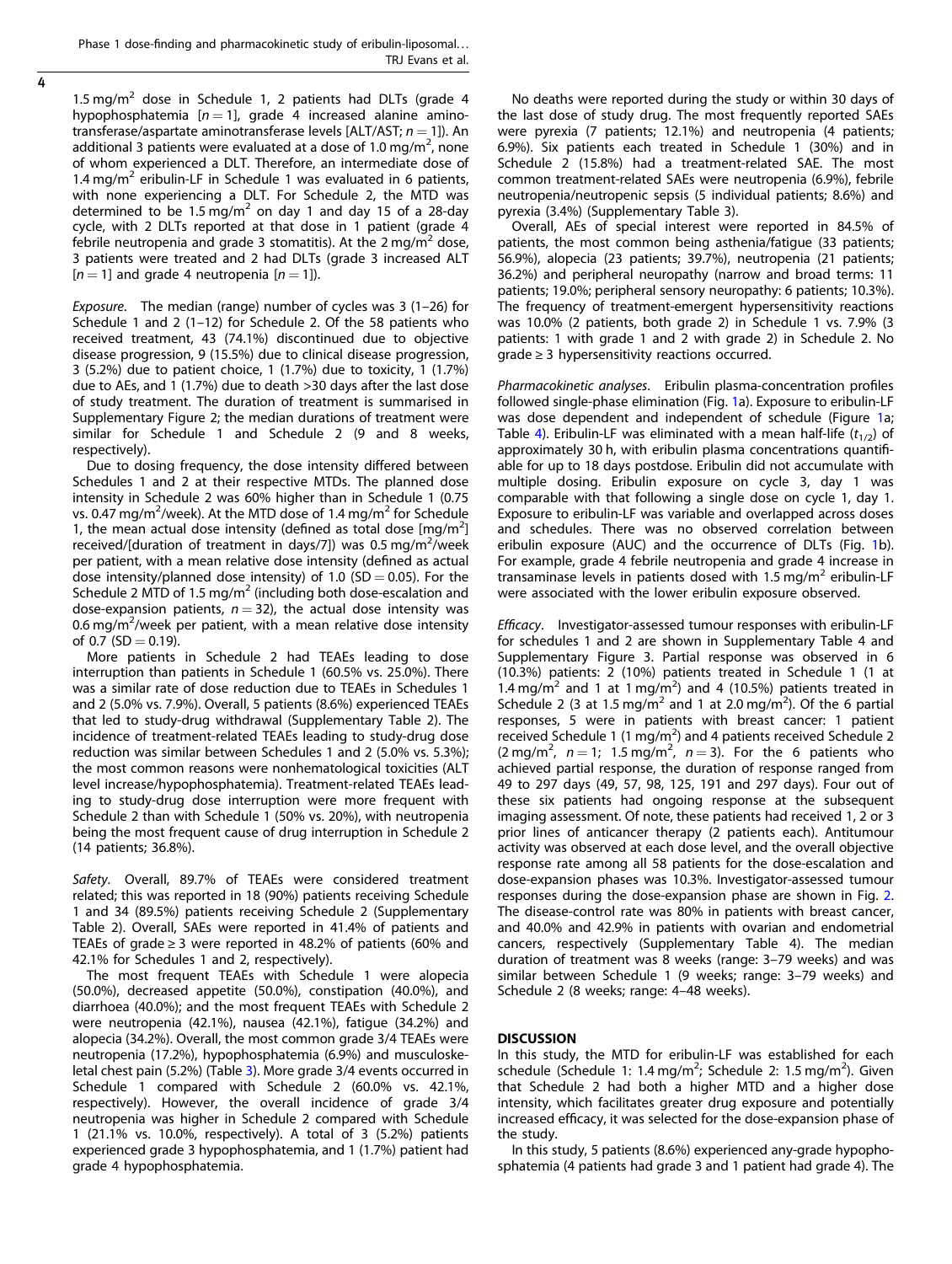| I<br>I<br>۰, |
|--------------|

<span id="page-4-0"></span>

| TEAE, n (%)                                          | Schedule 1 ( $n = 20$ ) |             | Schedule 2 ( $n = 38$ ) |         | All patients ( $n = 58$ ) |             |
|------------------------------------------------------|-------------------------|-------------|-------------------------|---------|---------------------------|-------------|
|                                                      | Grade 3                 | Grade 4     | Grade 3                 | Grade 4 | Grade 3                   | Grade 4     |
| Any                                                  | 9(45.0)                 | 3(15.0)     | 9(23.7)                 | 7(18.4) | 18 (31.0)                 | 10(17.2)    |
| Blood and lymphatic system disorders                 |                         |             |                         |         |                           |             |
| Febrile neutropenia                                  | 0                       | 1(5.0)      | 1(2.6)                  | 1(2.6)  | 1(1.7)                    | 2(3.4)      |
| Neutropenia                                          | 2(10.0)                 | $\mathbf 0$ | 3(7.9)                  | 5(13.2) | 5(8.6)                    | 5(8.6)      |
| Gastrointestinal disorders                           |                         |             |                         |         |                           |             |
| Ascites                                              | 1(5.0)                  | 0           | $\pmb{0}$               | 0       | 1(1.7)                    | 0           |
| Nausea                                               | 0(0)                    | 0(0)        | 1(2.6)                  | 0       | 1(1.7)                    | 0           |
| <b>Stomatitis</b>                                    | 0(0)                    | 0(0)        | 2(5.3)                  | 0       | 2(3.4)                    | $\Omega$    |
| General disorders and administration-site conditions |                         |             |                         |         |                           |             |
| Device occlusion                                     | 1(5.0)                  | 0           | 0                       | 0       | 1(1.7)                    | 0           |
| Pyrexia                                              | 2(10)                   | 0(0)        | 0                       | 0       | 2(3.4)                    | 0           |
| Infections and infestations                          |                         |             |                         |         |                           |             |
| Neutropenic sepsis                                   | 1(5.0)                  | 0           | 1(2.6)                  | 0       | 2(3.4)                    | 0           |
| <b>Sepsis</b>                                        | 0                       | 0           | $\mathbf 0$             | 1(2.6)  | $\mathbf 0$               | 1(1.7)      |
| Upper respiratory tract infection                    | 0                       | 0           | 2(5.3)                  | 0       | 2(3.4)                    | $\mathbf 0$ |
| Urinary tract infection                              | 0                       | 0           | 2(5.3)                  | 0       | 2(3.4)                    | $\Omega$    |
| Wound infection                                      | $\Omega$                | 0           | 1(2.6)                  | 0       | 1(1.7)                    | 0           |
| Metabolism and nutrition disorders                   |                         |             |                         |         |                           |             |
| Hypernatremia                                        | 0                       | 0           | 1(2.6)                  | 0       | 1(1.7)                    | $\mathbf 0$ |
| Hypomagnesemia                                       | 0                       | $\mathbf 0$ | 1(2.6)                  | 0       | 1(1.7)                    | $\mathbf 0$ |
| Hypophosphatemia                                     | 0                       | 1(5.0)      | 3(7.9)                  | 0       | 3(5.2)                    | 1(1.7)      |
| Musculoskeletal and connective tissue disorders      |                         |             |                         |         |                           |             |
| Musculoskeletal chest pain                           | 2(10.0)                 | 0(0)        | 1(2.6)                  | 0       | 3(5.2)                    | $\Omega$    |
| Investigations                                       |                         |             |                         |         |                           |             |
| Alanine aminotransferase level increased             | 0                       | $\mathbf 0$ | 1(2.6)                  | 0       | 1(1.7)                    | 0           |
| Respiratory, thoracic, and mediastinal disorders     |                         |             |                         |         |                           |             |
| Pleuritic pain                                       | 1(5.0)                  | $\mathbf 0$ | 0                       | 0       | 1(1.7)                    | $\mathbf 0$ |
| Pulmonary embolism                                   | 1(5.0)                  | 0           | 0                       | 0       | 1(1.7)                    | 0           |

<sup>a</sup>lf a patient had two or more adverse events with the same preferred term with different CTCAE grades, the event with the highest grade was used. CTCAE Common Terminology Criteria for Adverse Events, TEAE treatment-emergent adverse event

1 patient who experienced a DLT of grade 4 hypophosphatemia at cycle 1, day 8, had borderline grade 1/2 hypophosphatemia at study entry. Grade 3/4 hypophosphatemia by laboratory measurements was observed in 3.2% of patients in the phase 3 trial of the aqueous formulation of eribulin in advanced soft-tissue sarcoma.<sup>[7](#page-7-0)</sup> The causative mechanism of this remains unknown. Hypophosphatemia has also been observed in other recent early-phase clinical trials.<sup>[18,19](#page-7-0)</sup> The incidence of peripheral neuropathy (narrow and broad terms) in this study of eribulin-LF was 19%; this is lower than that reported in the two phase 3 clinical trials of eribulin in breast cancer (35% and 27.4%).<sup>[6,20](#page-7-0)</sup> The incidence of peripheral sensory neuropathy in this study (10.3%) was also lower than that reported in the phase 3 clinical trial of eribulin in soft-tissue sarcoma (grade 1–2, 1[9](#page-7-0)%; grade 3, 2%).

The actual dose intensity at the MTD was slightly higher for Schedule 2 than for Schedule 1 (0.6 vs. 0.5 mg/m<sup>2</sup>/week per patient); however, the relative dose intensity at the MTD for Schedule 2 was lower than for Schedule 1 (0.7 vs. 1.0, respectively). This may be explained by the higher number of dose interruptions and omissions observed in Schedule 2 patients at the MTD and dose reductions due to neutropenic events. The difference between the incidence of neutropenia events in Schedule 1 and Schedule 2 (20% vs. 42.1%) was investigated, with a particular focus on 11 patients who experienced a dose interruption due to neutropenia in Schedule 2 at the eribulin-LF MTD of 1.5 mg/m<sup>2</sup>. Of these patients, 8 did not receive the cycle 1, day 15 dose: 7 of these omissions were due to neutropenia, and 1 was due to concurrent upper respiratory tract infection and ascites. However, the criteria for repeat dosing on day 15 included an ANC  $\geq 1.5 \times$ 10<sup>9</sup>/L. All 7 patients did have an  $ANC < 1.5 \times 10^9$ /L on cycle 1, day 15 but only 2 of these patients had ANC <  $1.0 \times 10^9$ /L. In addition, all these patients proceeded with eribulin-LF dosing in cycle 2. The high number of dose interruptions in Schedule 2 for neutropenia suggests the protocol criteria for dosing on day 15 of the treatment cycle (i.e., ANC of  $\geq 1.5 \times 10^9$ /L) may have been too stringent. Of the 5 patients with an ANC of  $<$  1.5  $\times$  10<sup>9</sup>/L and ANC  $> 1.0 \times 10^9$ /L, recovery from the neutropenia was rapid and allowed continued dosing, usually without the need for granulocyte-colony stimulating factor treatment, demonstrating that this dose and schedule was, in fact, tolerable. For further development, therefore, a different dose adjustment criterion for Schedule 2 could be considered. In addition, our results also suggest that if a patient cannot tolerate the 28-day schedule of eribulin-LF, a 21-day schedule may be considered.

A hypersensitivity reaction (grade 2) following constant-rate infusion occurred in the first patient enroled in the study and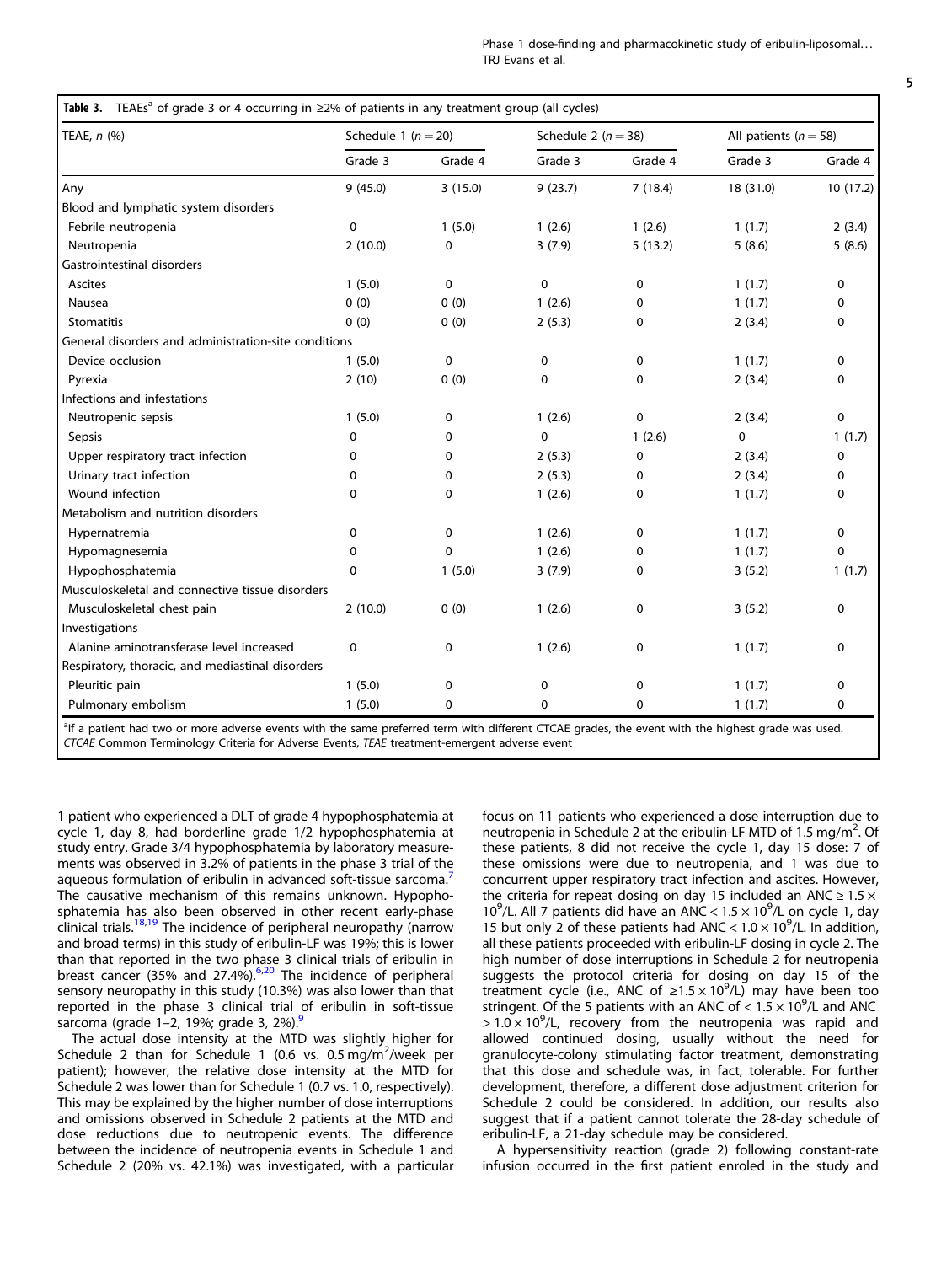Phase 1 dose-finding and pharmacokinetic study of eribulin-liposomal... TRJ Evans et al.

<span id="page-5-0"></span> $\overline{6}$ 



Fig. 1 Pharmacokinetic profile of eribulin-LF. Mean plasma concentration–time curves of eribulin by dose of eribulin-LF on a linear scale and log-linear scale (a) and individual AUC versus eribulin-LF dose in Schedule 1 and Schedule 2 (b)—patients with DLTs are highlighted in red.  $A\overline{U}C(l)$  area under the curve (infinity), DLT dose-limiting toxicity, LF liposomal formulation

| Table 4.<br>Eribulin plasma pharmacokinetic parameters (dose-escalation phase; cycle 1, day 1) |                                   |                                   |                                   |                                   |                                   |                                   |
|------------------------------------------------------------------------------------------------|-----------------------------------|-----------------------------------|-----------------------------------|-----------------------------------|-----------------------------------|-----------------------------------|
| Parameter, mean<br>(standard<br>deviation)                                                     | Schedule 1<br>Eribulin-LF dose    |                                   | Schedule 2                        |                                   |                                   |                                   |
|                                                                                                |                                   |                                   | Eribulin-LF dose                  |                                   |                                   |                                   |
|                                                                                                | 1.0 mg/m <sup>2</sup> ( $n = 6$ ) | 1.4 mg/m <sup>2</sup> ( $n = 6$ ) | 1.5 mg/m <sup>2</sup> ( $n = 7$ ) | 1.0 mg/m <sup>2</sup> ( $n = 3$ ) | 1.5 mg/m <sup>2</sup> ( $n = 9$ ) | 2.0 mg/m <sup>2</sup> ( $n = 3$ ) |
| $AUC_{0\text{-inf}}$ , ng h/mL                                                                 | 27,283.3 (5087.80)                | 30,366.7 (6062.23)                | 33,614.3 (13874.13)               | 12,820.0 (7870.43)                | 32,364.4 (11900.94)               | 49,400.0 (8179.85)                |
| $C_{\text{max}}$ , ng/mL                                                                       | 1986.2 (3084.77)                  | 1119.8 (205.71)                   | 1211.3 (293.35)                   | 665.3 (125.13)                    | 1213.3 (259.42)                   | 1473.3 (47.26)                    |
| $t_{\rm max}$ , $h^a$                                                                          | 1.95 (0.92, 4.77)                 | 2.835 (1.50, 5.00)                | 2.00 (0.98, 5.08)                 | $0.82$ (0.23, 0.95)               | 1.13 (0.95, 2.92)                 | 2.10(1.18, 2.17)                  |
| $t_{1/2}$ , h                                                                                  | 22.20 (2.212)                     | 23.62 (4.614)                     | 34.87 (19.374)                    | 36.83 (32.679)                    | 28.07 (9.386)                     | 21.13 (3.837)                     |
| CL, mL/h                                                                                       | 60.15 (17.500)                    | 75.93 (22.818)                    | 80.90 (29.390)                    | 148.63 (61.905)                   | 95.82 (58.289)                    | 65.37 (8.465)                     |
| $V_{\rm d}$ , mL                                                                               | 1953.3 (547.53)                   | 2091.7 (505.03)                   | 2310.0 (514.39)                   | 3793.3 (1866.61)                  | 2873.3 (1530.20)                  | 1993.3 (96.09)                    |

<sup>a</sup>Median (min, max)

 $AUC_{0-int}$  area under the concentration–time curve from zero time extrapolated to infinite time,  $AUC_{0-t}$  area under the concentration–time curve from zero time to time of last quantifiable concentration,  $C_{max}$  maximum observed concentration, CL total clearance, LF liposomal formulation,  $t_{max}$  time at which the highest drug concentration occurs,  $t_{1/2}$  terminal elimination phase half-life,  $V_d$  volume of distribution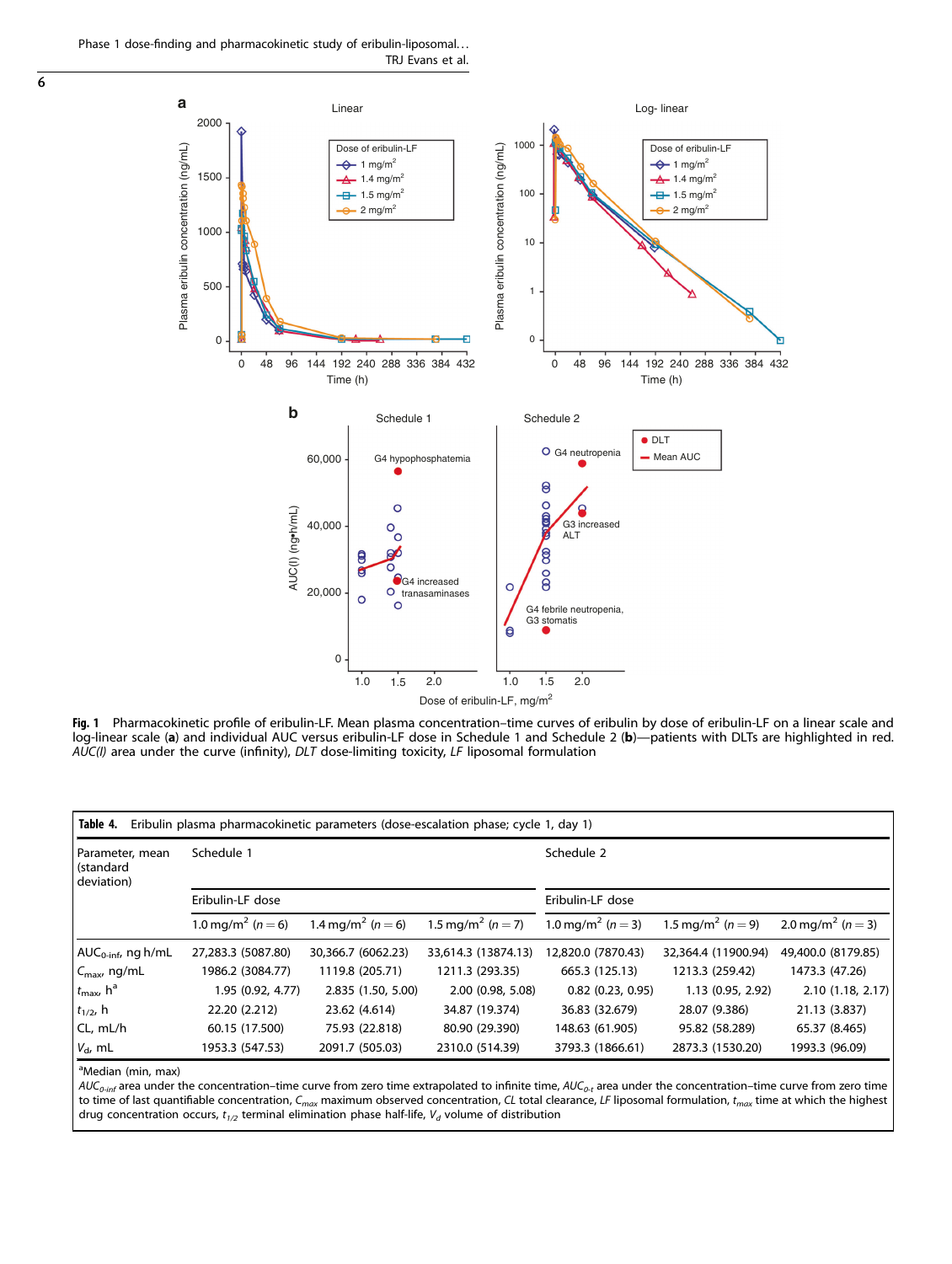<span id="page-6-0"></span>

Fig. 2 Waterfall plot displaying maximum percentage change from baseline in sums of lesion diameters in patients with breast, ovarian or endometrial cancers from the dose-expansion phase (Schedule 2). \*Patients who achieved a partial response (PR)

occurred again in the second cycle in the same patient. This event was considered a complement-activation-related pseudo allergy associated with the liposomal lipid component of the formulation. $21$  As a result, the protocol for this study was amended to introduce a stepped-escalation infusion rate for eribulin-LF, starting at an infusion rate of 0.005 mg/min for the first 10 min, which could be escalated (if tolerated without reaction) to a rate not exceeding 0.2 mg/min. Following this change in protocol, 7% of patients experienced grade 1/2 hypersensitivity reactions on a single occasion, and no grade  $\geq$  3 hypersensitivity reactions occurred. No prophylaxis premedication was administered to manage these events.

Eribulin-LF has a single-phase pharmacokinetic profile, which differs from the pharmacokinetic profile of the aqueous formulation of eribulin, which has been described as either biphasic $^{22}$  $^{22}$  $^{22}$  or triphasic.<sup>[23](#page-7-0)</sup> The elimination  $t_{1/2}$  (~30 h, range: 21.1–36.8) of eribulin-LF is comparable to that of eribulin (~40−48 h), but the maximum observed concentration  $(C_{\text{max}})$  is approximately 5-fold greater and the AUC is approximately 40-fold greater with eribulin-LF.<sup>22,23</sup> The liposomal formulation enabled longer exposure to eribulin, with the plasma concentration quantifiable up to 18 days postdose, compared with 8 days postdose for eribulin aqueous formulation. $24$  Eribulin-LF clearance (CL) and volume of distribution were much lower than those for eribulin ( $CL = ~3.4$  L/ h for eribulin and 0.08 L/h for eribulin-LF; volume of distribution of approximately 134 L for eribulin and  $\sim$ 2 L for eribulin-LF).<sup>[14,15](#page-7-0)</sup> These observations are in line with doxorubicin liposomal formulation and are the disposition characteristics of a liposomal formulation.[25](#page-7-0) The longer duration of exposure of eribulin-LF (18 days vs. 8 days) is also due to a ~40-fold greater AUC following the same magnitude of eribulin dose.

Several liposomal formulations of anticancer drugs have been approved in various tumour types, including a PEGylated liposomal formulation of doxorubicin.<sup>[26](#page-7-0)</sup> The liposomal formulation of doxorubicin demonstrated a lower volume of distribution (4.1 vs. 254 L) and clearance (0.1 vs. 45.3 L/h), and a drug concentration in the tumour that was 4–16 times higher than free doxorubicin.<sup>[25](#page-7-0)</sup> Moreover, cardiotoxicity was reduced with the PEGylated liposo-mal formulation.<sup>[26,27](#page-7-0)</sup> Given the potential for reduced toxicity with liposomal formulations, eribulin-LF may facilitate combinations with other anticancer agents.

Overall, no new or unexpected safety signals were identified with eribulin-LF compared to the eribulin aqueous formulation. The objective response rate in patients with breast cancer in this study compared favourably with data from pooled analyses from 2 phase 3 studies of eribulin[.10](#page-7-0) Although these results are encouraging, the sample size of the breast cancer group was small and, therefore, robust conclusions could not be drawn. Further investigation of eribulin-LF in breast cancer as a single-agent and in combination with other therapeutics is under consideration.

Phase 1 dose-finding and pharmacokinetic study of eribulin-liposomal... TRJ Evans et al.

7

#### **CONCLUSIONS**

This first-in-human study met its primary objective of establishing the MTD of eribulin-LF at 1.4 mg/m<sup>2</sup> for Schedule 1 (day 1 every 21 days) and 1.5 mg/m<sup>2</sup> for Schedule 2 (day 1 and day 15 every 28 days). In this study, eribulin-LF was well tolerated with an AE profile similar to that of aqueous eribulin. Safety results were similar across the tumour types evaluated. The pharmacokinetic profile of eribulin-LF showed the anticipated characteristics of a liposomal formulation. Eribulin-LF showed preliminary activity in several tumour types, including breast, endometrial and ovarian cancers.

#### ACKNOWLEDGEMENTS

The authors are grateful to the staff at the investigator sites for their support of this study and to the patients who participated in this study and their caregivers. Funding: This study was supported by Eisai, the NIHR UCLH Biomedical Research Centre and Clinical Research Facility, and by Experimental Cancer Medicine Centre (ECMC) grants to the participating sites (CR-UK A25174). The ECMC network is funded by Cancer Research UK, National Institute for Health Research (England) and The Chief Scientist Office (Scotland). Editorial assistance was provided by Oxford PharmaGenesis Inc., Newtown, PA, USA, and was funded by Eisai Inc., Woodcliff Lake, NJ, USA.

#### AUTHOR CONTRIBUTIONS

T.R.J.E., E.D., L.R.M., J.L., M.R., F.E.K., I.Z., C.S., L.R., Y.J., L.S., A.G. J.B., and R.K. were involved in the study design, data analysis and interpretation, writing and development of the manuscript and approved the final draft.

# AVAILABILITY OF DATA AND MATERIAL

The datasets generated during and/or analysed during the current study are on file with Eisai and not publicly available.

#### ADDITIONAL INFORMATION

Supplementary information is available for this paper at [https://doi.org/10.1038/](https://doi.org/10.1038/s41416-019-0377-x) [s41416-019-0377-x.](https://doi.org/10.1038/s41416-019-0377-x)

Competing interests: T.R.J.E.: honoraria from Bristol-Myers Squibb and Eisai; participated in speaker's bureau for Bristol-Myers Squibb, Eisai and Celgene; paid consultancy from Bristol-Myers Squibb, Eisai, Celgene and Karus Therapeutics; received research funding from Astra Zeneca, Celgene, Eisai, GlaxoSmithKline, Roche, Ono, Bristol-Myers Squibb, Eli Lily, Basilea, Vertex, Merck, Daiichi Sankyo, Nutide, Sierra, Immunocore Verastem; expenses paid by Bristol-Myers Squibb; Subject Editor of the British Journal of Cancer. E.D.: research fees from The Christie NHS Foundation; employee of AstraZeneca with stock options; Independent Safety Physician for Theradex CRO; participated in advisory board for Aptus Clinical Limited. J.L.: paid consultancy for Merck and Eisai. M.R.: financial support from Eisai. C.S.: employee of Eisai. L.R.: employee of Eisai. Y.J.: employee of Eisai. The remaining authors declare no competing interests.

Ethics approval and consent to participate: The study was conducted in accordance with the Declaration of Helsinki and guidelines of the International Conference for Harmonisation/Good Clinical Practice and was approved by a central research ethics committee in the UK. All patients provided written informed consent prior to undergoing any study-related procedure.

Publisher's note: Springer Nature remains neutral with regard to jurisdictional claims in published maps and institutional affiliations.

### REFERENCES

- 1. Jordan, M. A. et al. The primary antimitotic mechanism of action of the synthetic halichondrin E7389 is suppression of microtubule growth. Mol. Cancer Ther. 4, 1086–1095 (2005).
- 2. Okouneva, T., Azarenko, O., Wilson, L., Littlefield, B. A. & Jordan, M. A. Inhibition of centromere dynamics by eribulin (E7389) during mitotic metaphase. Mol. Cancer Ther. 7, 2003–2011 (2008).
- 3. Smith, J. A. et al. Eribulin binds at microtubule ends to a single site on tubulin to suppress dynamic instability. Biochemistry 49, 1331–1337 (2010).